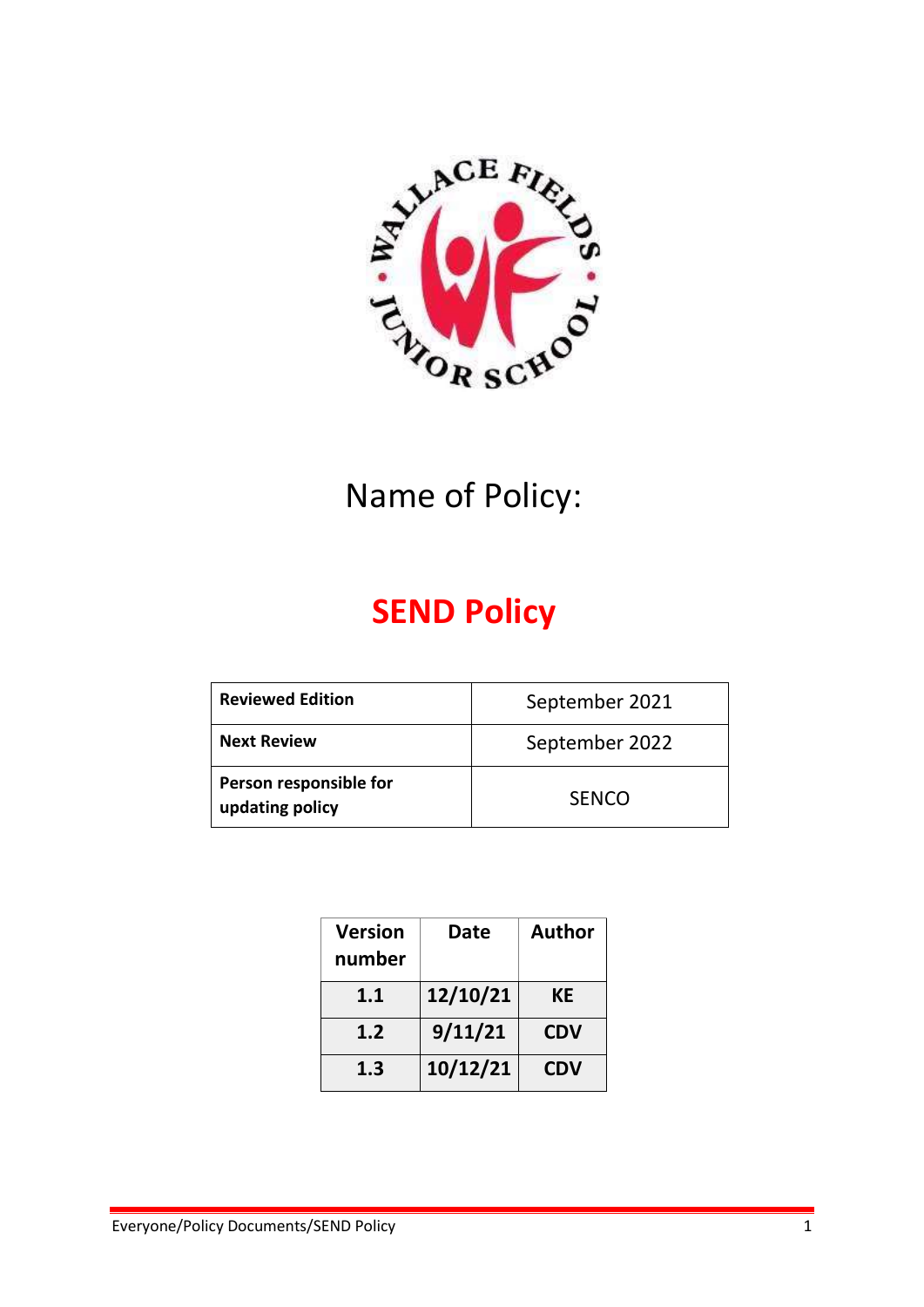# **Contents**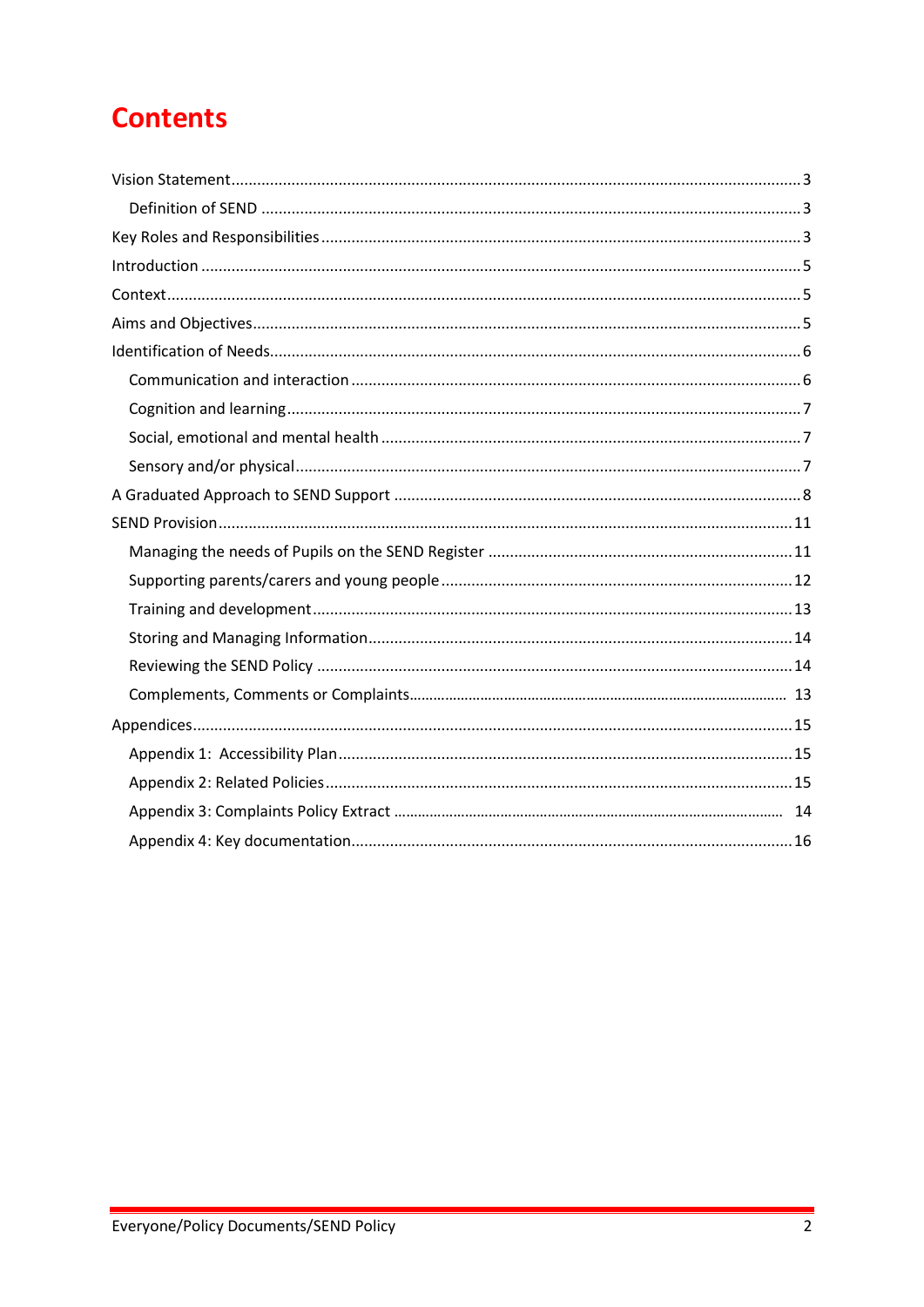# <span id="page-2-0"></span>**Vision Statement**

Wallace Fields Junior School respects the unique contribution that every individual can make to the community and seeks to place this contribution within a clear structure that both embraces the highest possible academic aspirations and accepts individual differences in ability, aptitude and level of skills.

At Wallace Fields Junior School, every teacher is a teacher of every pupil including those with SEND.

### <span id="page-2-1"></span>**Definition of SEND**

At our school, we use the definition for SEN and for disability from the SEND Code of Practice (2014).

This states:

SEND: *A child or young person has special educational needs if he or she has a learning difficulty or disability which calls for special educational provision to be made for him or her. A learning difficulty or disability is a significantly greater difficulty in learning than the majority of others of the same age. Special educational provision means educational or training provision that is additional to, or different from, that made generally for others of the same age in a mainstream setting in England* 

Disability: *Many children and young people who have SEND may have a disability under the Equality Act 2010 – that is '…a physical or mental impairment which has a long-term and substantial adverse effect on their ability to carry out normal day-to-day* 

### <span id="page-2-2"></span>**Key Roles and Responsibilities**

### SENDCo

The SENDCo has day-to-day responsibility for the operation of SEND policy and co-ordination of specific provision made to support individual pupils with SEND, including those who have EHCP (Education, Health and Care Plans). Part of the role of the SENDCo is to co-ordinate arrangements with the class teacher regarding those pupils with SEN and disabilities.

SENDCO Name: Mrs Kirsty Elliot

Contact details: [sendco@wallacefields-jun.surrey.sch.uk](mailto:sendco@wallacefields-jun.surrey.sch.uk)

020 8393 0350

SLT Member: Yes

SEND Governor: Mrs Farquhar

SEND Teaching Assistants (to work specifically with children with EHCPs)**:** Line Manager Mrs Elliot (and 4 SNAs)

Designated Teacher with specific safeguarding responsibility (Designated Safeguarding Lead): Mrs Andrea Day.

Deputy Designated Safeguarding Leads- Mr Steve Lee, Mrs Debbie Bruen, Mrs Kirsty Elliot, Mrs Paula Crabb, Mrs Sarah Fowler, Mrs Linda Boddy

Members of staff responsible for managing Pupil Premium/Looked After Child funding: Mrs Claire White, Mrs Andrea Day and Mrs Kirsty Elliott.

Member of staff responsible for managing the schools responsibility for meeting the medical needs of pupils: Mrs Linda Boddy and Mrs Caroline De Ville. All key staff are also first aid trained.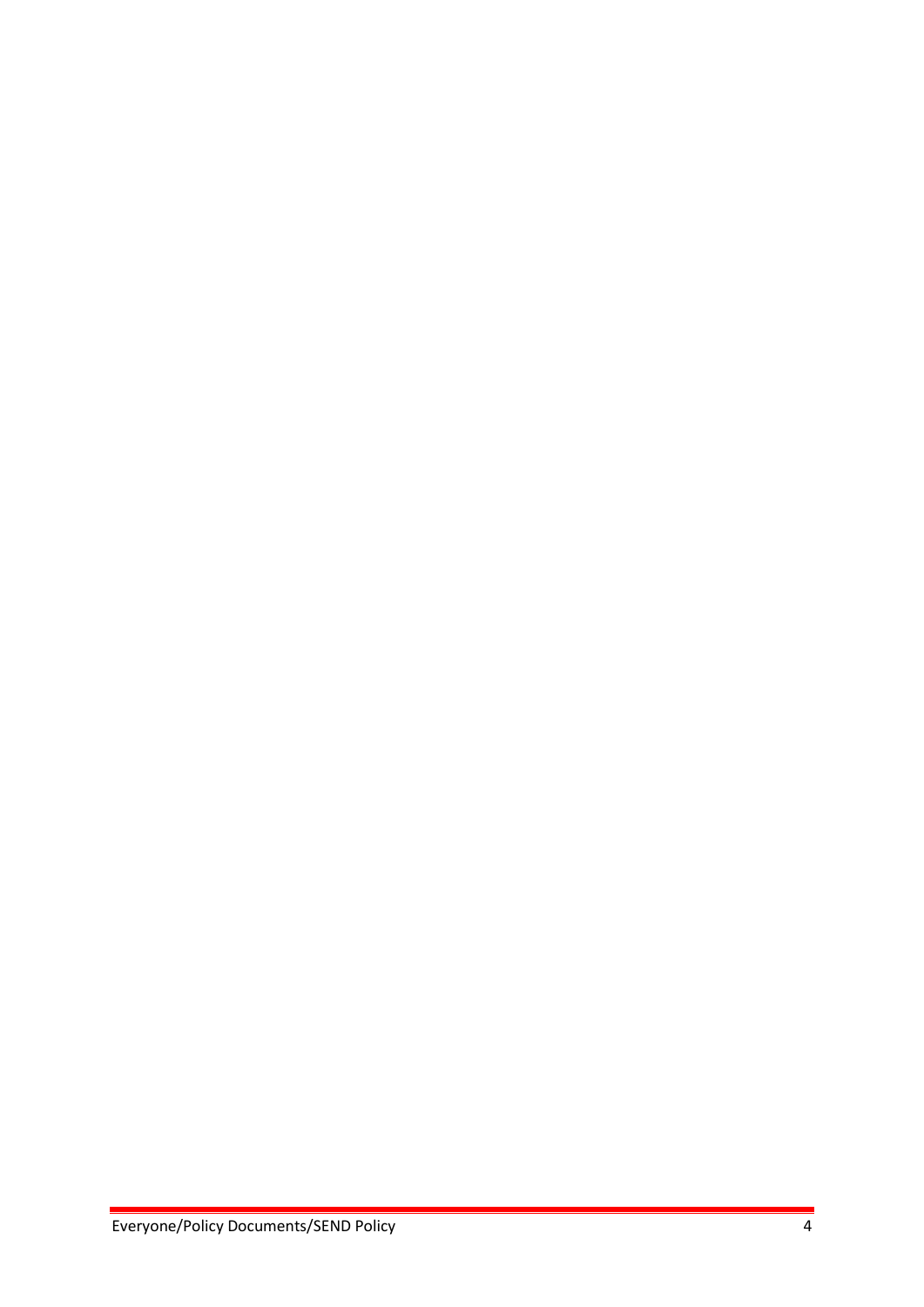### **Introduction**

How was the policy put together?

This policy was created in partnership with the SEND Parent Forum, which included the Head Teacher, the SEND Governor, SENDCO, representative staff, parents and pupils with SEND in KS2. The policy reflects the statutory guidance set out in the Special Educational Needs and Disability code of practice 0-25 years (July 2014)

How can parents access this policy?

- The school website under Our School, Policies, SEND
- A hard copy on request at the school office

Please let us know if you need this to be made available to you in a different format e.g. enlarged font.

### <span id="page-4-0"></span>**Context**

This policy complies with the statutory requirement laid out in the SEND Code of Practice  $0 - 25$  (July 2014) 3.65 and has been written with reference to the following related guidance and documents:

- Equality Act 2010: advice for schools DfE Feb 2013
- Schools SEND Information Report Regulations (2014) (see 14 questions which follows the model devised by the SE7 Pathfinder)
- Statutory Guidance on Supporting pupils at school with medical conditions April 2014
- The National Curriculum in England Key Stage 1 and 2 framework document Sept 2014
- Safeguarding Policy
- Accessibility Plan
- Teachers Standards 2013

### <span id="page-4-1"></span>**Aims and Objectives**

### Aims

At Wallace Fields Junior School, all pupils, regardless of their particular needs, are provided with inclusive quality first teaching that will enable them to make the best possible progress in school and feel that they are a valued member of the wider school community.

- We expect that all pupils with SEND will meet or exceed the high expectations set for them based on their age and starting points
- We will use our best endeavours to give pupils with SEND the support they need
- Ambitious educational and wider outcomes will be set for them together with parents
- We want all pupils to become confident individuals who will be able to make a successful transition on to the next phase of their educational journey and into adulthood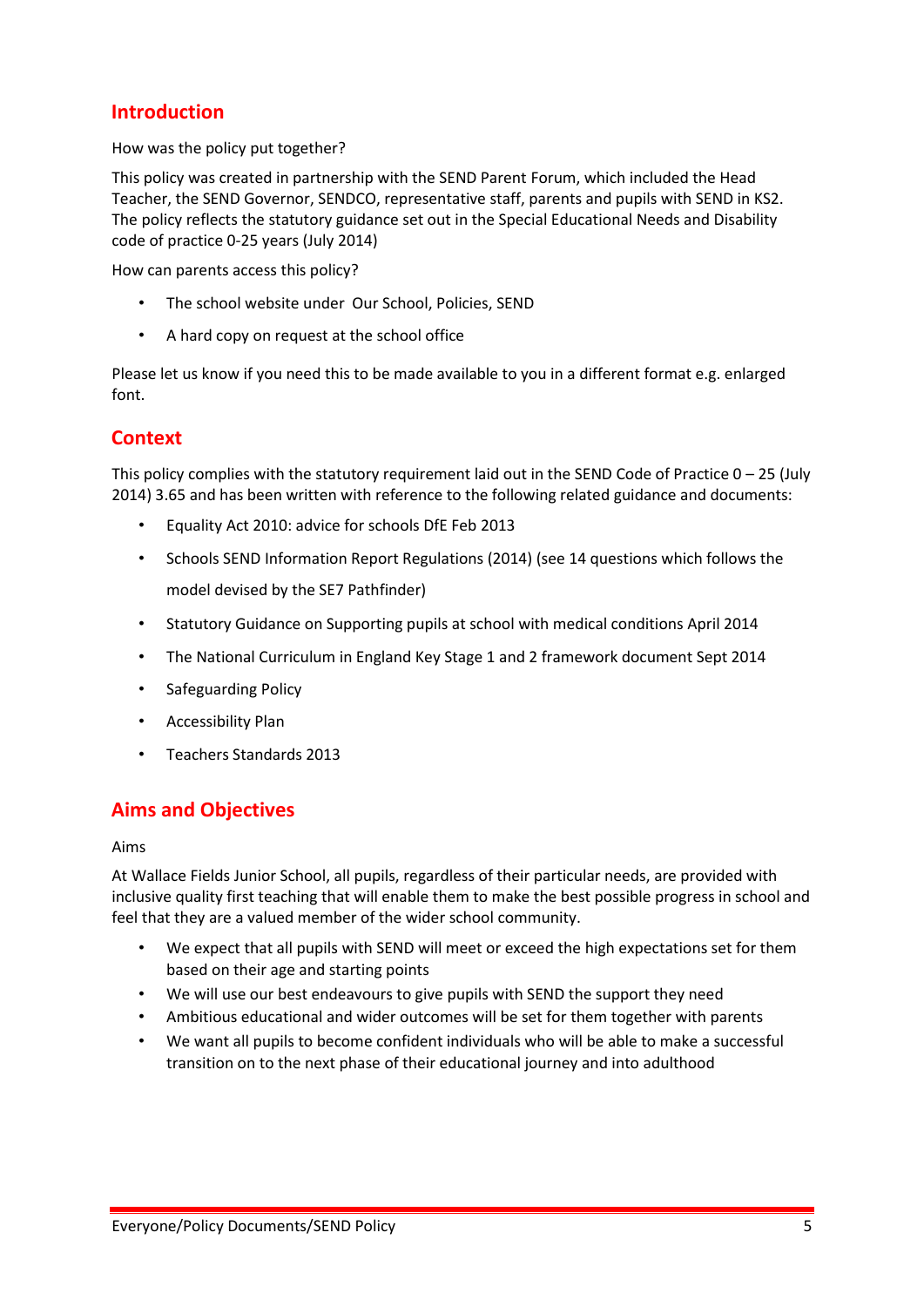### Objectives

- To ensure a clear process for identifying, assessing, planning, providing and reviewing for pupils who have special educational needs and disabilities with pupils and their parents/carers at the centre
- To develop effective whole school provision management of universal, targeted and specialist support for pupils with special educational needs and disabilities
- To ensure suitable training and support for all staff working with pupils with special educational needs and disabilities, which develops our practice within the guidance set out in the SEND Code of Practice, July 2014

## <span id="page-5-0"></span>**Identification of Needs**

The SEND Code of Practice 0 – 25 (July 2014), states that there are four broad areas of need that should be planned for. In practice individual children often cut across needs in all of these areas and their needs may change over time.

### <span id="page-5-1"></span>**Communication and interaction**

- Communication and Interaction as a category includes pupils with Speech, Language and Communication Difficulties and also those with Autism (across the ability range).
- Pupils with Speech, Language and Communication difficulties are likely to have difficulties as follows:
	- o Unable to attend in whole class without support. Attention difficulties in small groups and one to one situations. Not developing/using self-help strategies to remain focused in any situation
	- $\circ$  Difficulty understanding curricular language, literal interpretation. Limited understanding of verbally presented information and understanding of the world.
	- o Difficulty recounting events, restricted use of vocabulary and unable to link ideas together to form more complex sentences
	- $\circ$  Very occasionally physical difficulties may cause intelligibility problems. Intelligibility is affected in stressful situations and when speaking too fast.
	- o Social interaction is affected with the pupil reluctant to participate in group activities. May be isolated from peers and unaware of social rules and effect of responses on others. o For pupils with Speech, Language and Communication Difficulties assessment would broadly be expected to show standardised scores of 67 (with 100 being average) or below and/or percentile ranks below 1.5 %
- Pupils with autism may experience difficulties as follows:
	- o o Severe difficulty in adapting to school structures and expectations, with curriculum access restricted despite adaptations made by the school to provide a modified individual pupil approach
	- $\circ$  Difficulties with social relationships which may be manifested as; difficulty responding in social situations and to adult instruction, appears aloof or shows markedly inappropriate interactions with other children
	- o Severely impaired social communication skills requiring intensive programme of intervention. Adaptation of communication by adults is essential.
	- o A profound impairment of ability to show empathy or to predict the emotional response of others.
	- o Obsessional adherence to routines. Requires a high level of consistency and routine in order to reduce anxiety and access the curriculum.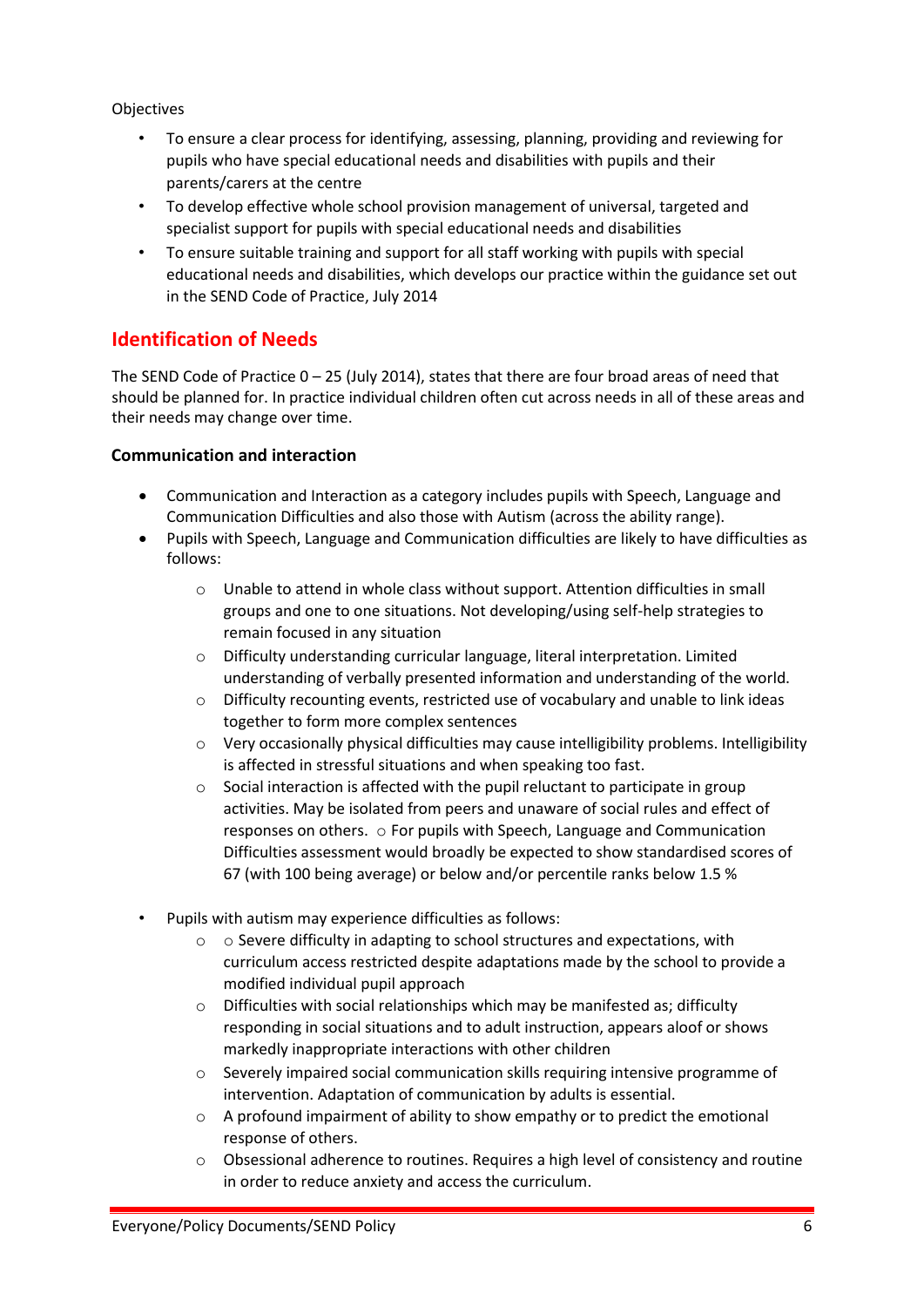### <span id="page-6-0"></span>**Cognition and learning**

- Learning difficulties covers a wide continuum of need ranging from moderate learning difficulties (MLD), Severe Learning Difficulties (SLD) where children are likely to need support in all areas of the curriculum and associated difficulties with mobility and communication, through to profound and multiple learning difficulties (PMLD), where children are likely to have severe and complex learning difficulties as well as a physical disability or sensory impairment.
- Specific Learning Difficulties (SpLD), affect one or more specific aspects of learning. This encompasses a range of conditions such as dyslexia, dyscalculia, and dyspraxia.
- For pupils with learning difficulties assessment in standardised tests would broadly be expected to show scores of 67 (with 100 being average) or within the lowest 1.5 %.

### <span id="page-6-1"></span>**Social, emotional and mental health**

- Difficulties would be expected in three of the following areas. Not all needs must be of the same level of concern.
- Underperformance of serious concern
- Silent or selectively speaking for more than two terms; continuing isolation, avoidance strategies and/or anxiety impairs curriculum access
- Absence from school because of extreme fearfulness or phobia which has not responded to 3 terms of focused intervention
- Multidisciplinary work identified extreme SEND in addition to health and social needs
- Concerns over mental and physical health which severely impede learning
- Multidisciplinary assessment identifies a sudden or deteriorating mental or physical health condition, and that the child is likely to have SEND in terms of the Code of Practice
- Severe and challenging behaviour that has not responded to targeted intervention over time

### <span id="page-6-2"></span>**Sensory and/or physical**

There is a wide spectrum of sensory, multi-sensory and physical difficulties. An Education Health Care Plan (EHCP) may be considered for:

- Pupils with severe or profound and permanent hearing impairment, vision impairment or a multisensory impairment. Children and young people with a Multi-Sensory Impairment have a combination of vision and hearing difficulties that make it even more difficult for them to access the curriculum.
- Physical impairments arising from physical, metabolic or neurological causes that lead to complex learning and social needs.

At Wallace Fields Junior School, we will identify the needs of each pupil by considering the needs of the whole child, which are broader than just the special educational needs of the child or young person. This in turn will lead to the setting out of the arrangements we will put in place to address those needs.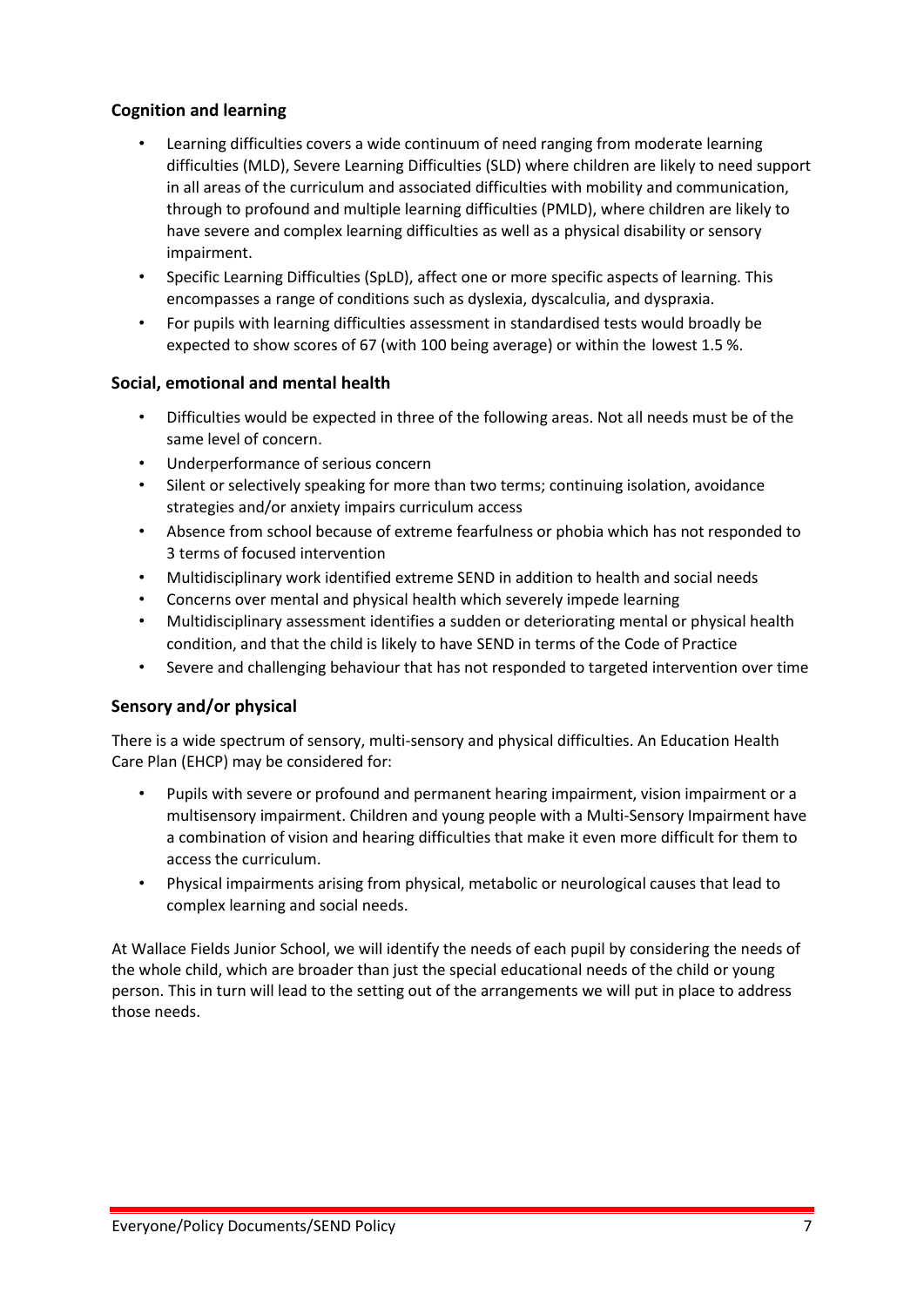# <span id="page-7-0"></span>**A Graduated Approach to SEND Support**



# The new vision: A whole school approach

- The class teacher provides scaffolding and challenging expectations for all pupils and good quality first personalised teaching. This is the first step in responding to pupils who may have SEND.
- Teachers are responsible and accountable for the progress and development of the pupils in their class, including where pupils access support from teaching assistants or specialist staff.
- Children with special and additional educational needs are most often identified by their previous educational settings, and all information is passed on to the school through meetings with the SENDCos, and with the children's parents and teachers. Where children come from schools, which are not feeder schools, the SENDCo and class teachers make contact to ensure all relevant information is exchanged.
- Where children have not already been identified, rigorous systems are in place. All the children are re-assessed when they begin year 3 on the key stage one tests, the scores are then compared with the previous scores and extra support can be put in place for those who need it.
- Children are assessed throughout the school to ensure appropriate progress is being made and the children are reaching their full potential. Each teacher also has meetings with the maths and English subject Leaders where all the children's progress is checked. Assessment is also continual in daily lessons and where a child is not making the progress that is expected adjustments are made to the next day's lessons.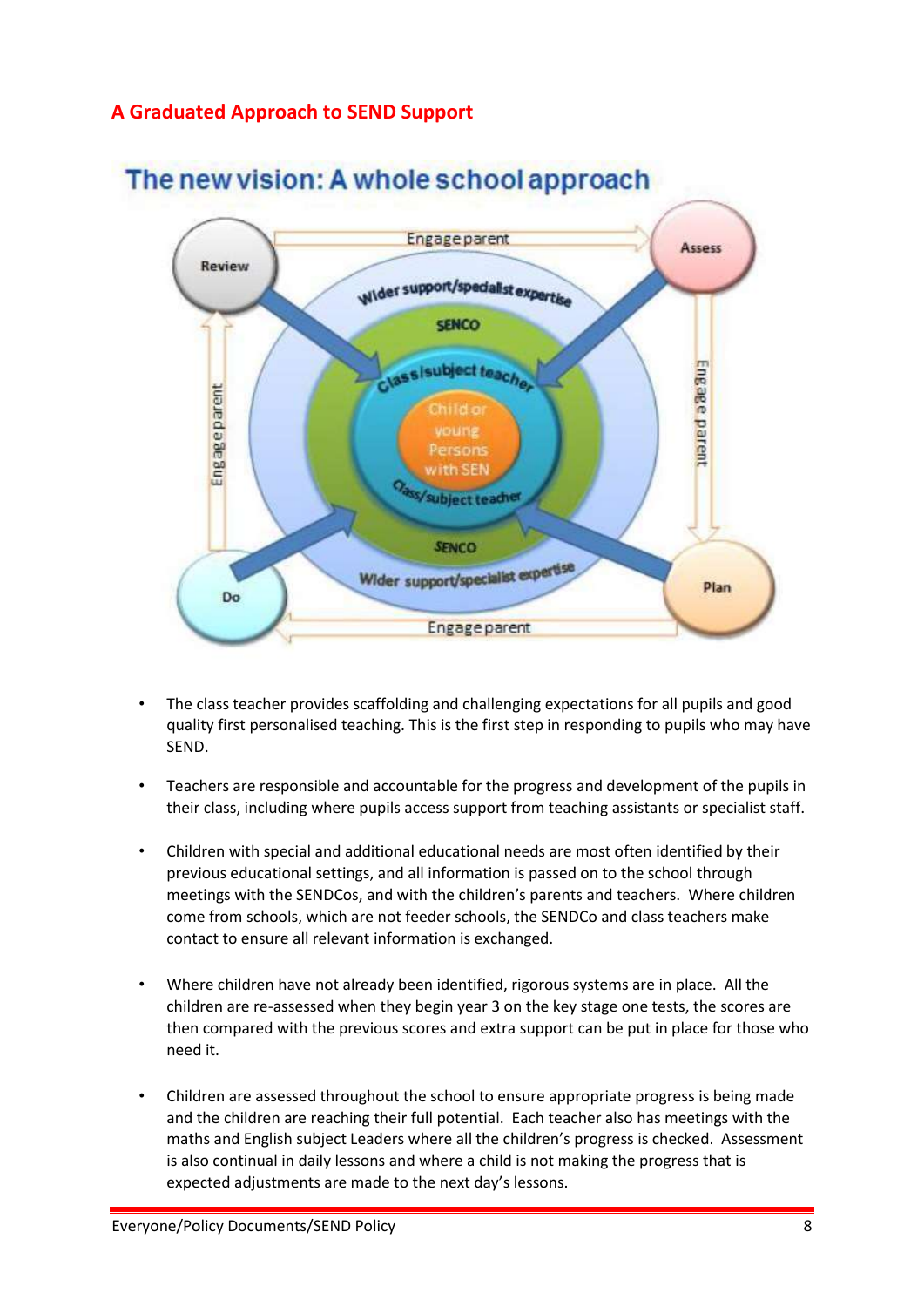- At Wallace Fields Junior School, we are aware that additional intervention and support cannot compensate for a lack of good quality first teaching. When it is felt that a child needs some extra support, intervention groups are set up and then run by teaching assistants, higher level teaching assistants and teachers. These are monitored closely by the SENDCo and Deputy Head/Assessment Leader. Notes are made on sessions and reported back to class teachers and parents with regards to the children's progress in their groups. If it is felt that good progress is made and the child can transfer their knowledge to lessons, then they may be removed from the intervention.
- At Wallace Fields Junior School the quality of teaching for all pupils, including those at risk of underachievement, is regularly and carefully reviewed in several ways. The Head Teacher and Senior Leadership team observe lessons and give feedback to teachers, lesson plans are monitored to identify well-planned lessons including scaffolding and challenge and a range of teaching styles, and children's books are regularly scrutinised to ensure that marking is informative and constructive.
- At Wallace Fields Junior School, we provide INSET and training to develop teachers' and teaching assistants' understanding and repertoire of strategies to identify and support vulnerable pupils and knowledge of the SEND most frequently encountered.

The decision on whether to make special educational provision will involve the teacher and SENDCO considering all of the information gathered from within the school about the pupil's progress based on their age and starting points and against national data and expectations of progress.

This will include:

- accurate formative assessment
- internal staff moderation of progress
- provision management outcomes and any specific assessments e.g. reading

Where pupils have higher levels of need, Wallace Fields Junior School works in partnership with other specialist professionals and agencies to assess children and suggest strategies for teachers for example: Learning and Language Support Teachers, Behaviour Support Teachers and Educational Psychologists and the Hearing and Visually impaired specialist teachers. Through the Central Surrey Health Service we also have support form Speech and Language Therapists and Occupational Therapists. Linden Bridge School have an outreach department for children on the Autistic Spectrum and Woodfield Outreach offer support for with children with Down Syndrome.

At Wallace Fields Junior School, we follow the Surrey SEND Profile of Need Guidance. When it is felt that a child should be placed on the SEND register, they are regarded as having SEND Support. Our school will then follow the cycle of: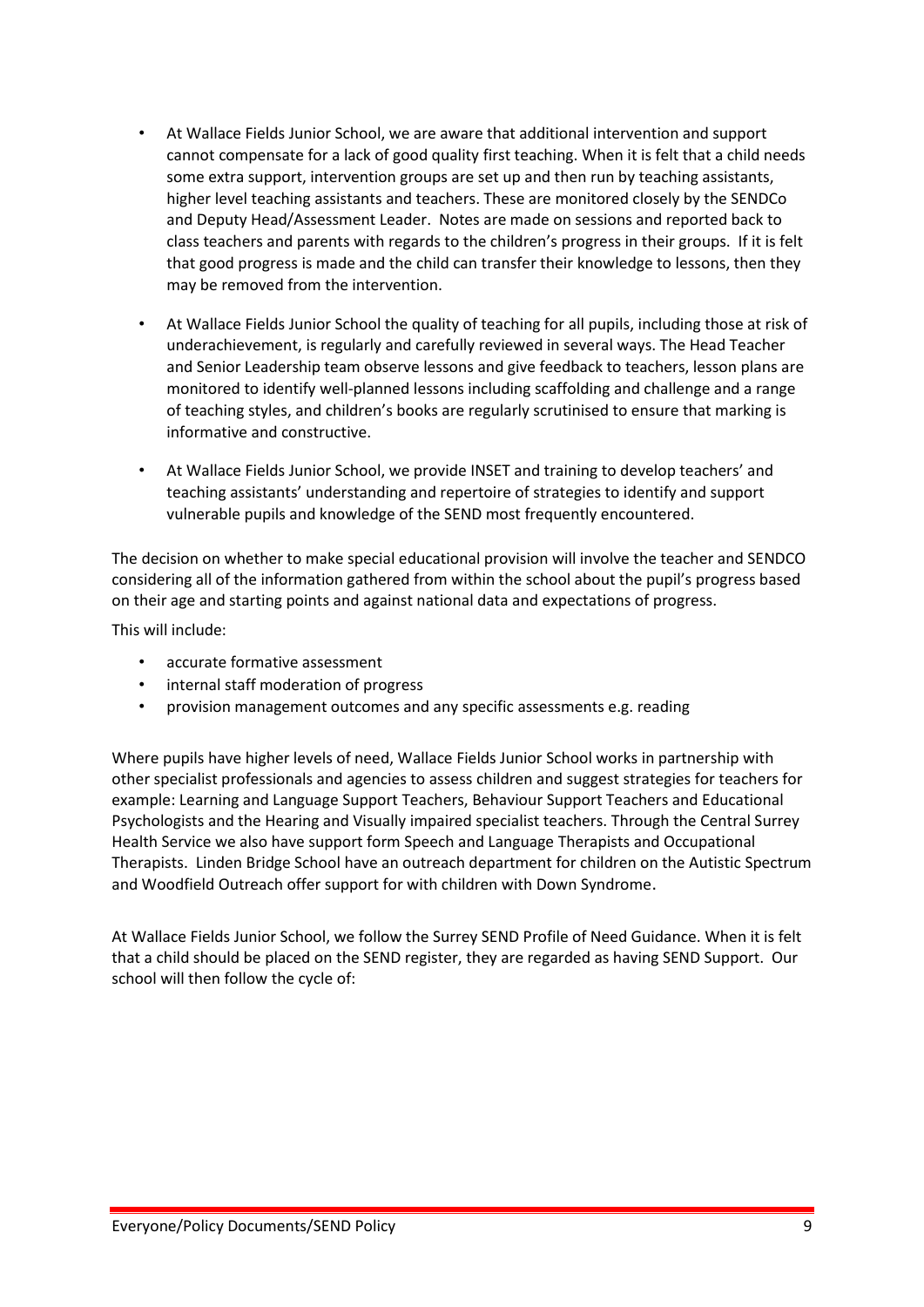

**Assess**: "In identifying a child as needing SEN support the class or subject teacher, working with the SENDCO, should carry out a clear analysis of the pupil's needs" (6.45 SEND Code Of Practice) We will ensure that we regularly assess all pupils' needs so that each child's progress and development is carefully tracked compared also to their peers and national expectations. We will listen to the views and experience of parents/carers and the pupil. We will use the Surrey SEND Profiles of Need document to identify and map children's needs. In some cases we will draw on the assessments and guidance from other education professionals e.g. Educational Psychologists, Physical Sensory Support and from health and social services where appropriate

• **Plan**: "Where it is decided to provide a pupil with SEN support, the parents must be formally notified, although parents should have already been involved in forming the assessment of needs as outlined above. The teacher and the SENDCO should agree in consultation with the parent and the pupil the adjustments, interventions and support to be put in place, as well as the expected impact on progress, development or behaviour, along with a clear date for review" (6.48 SEND Code Of Practice)

Where SEND Support is required the teacher and SENDCO, with the parent/carer, will use the SEND Profiles of Need document to assist making a plan outlining the adjustments, interventions and support which will be put in place for the pupil as well as the expected impact on progress and outcomes, including a date when this will be reviewed. Where parents are reluctant to engage with this process, it is school's the duty of care to the child to ensure their needs are being met and so provision will be put in place and the parents will be kept informed. Targets for the pupil will be shared with her/him using child friendly language. All staff who work with the pupil will be made aware of the plan. Parents will be asked to share in the monitoring of progress through any home learning.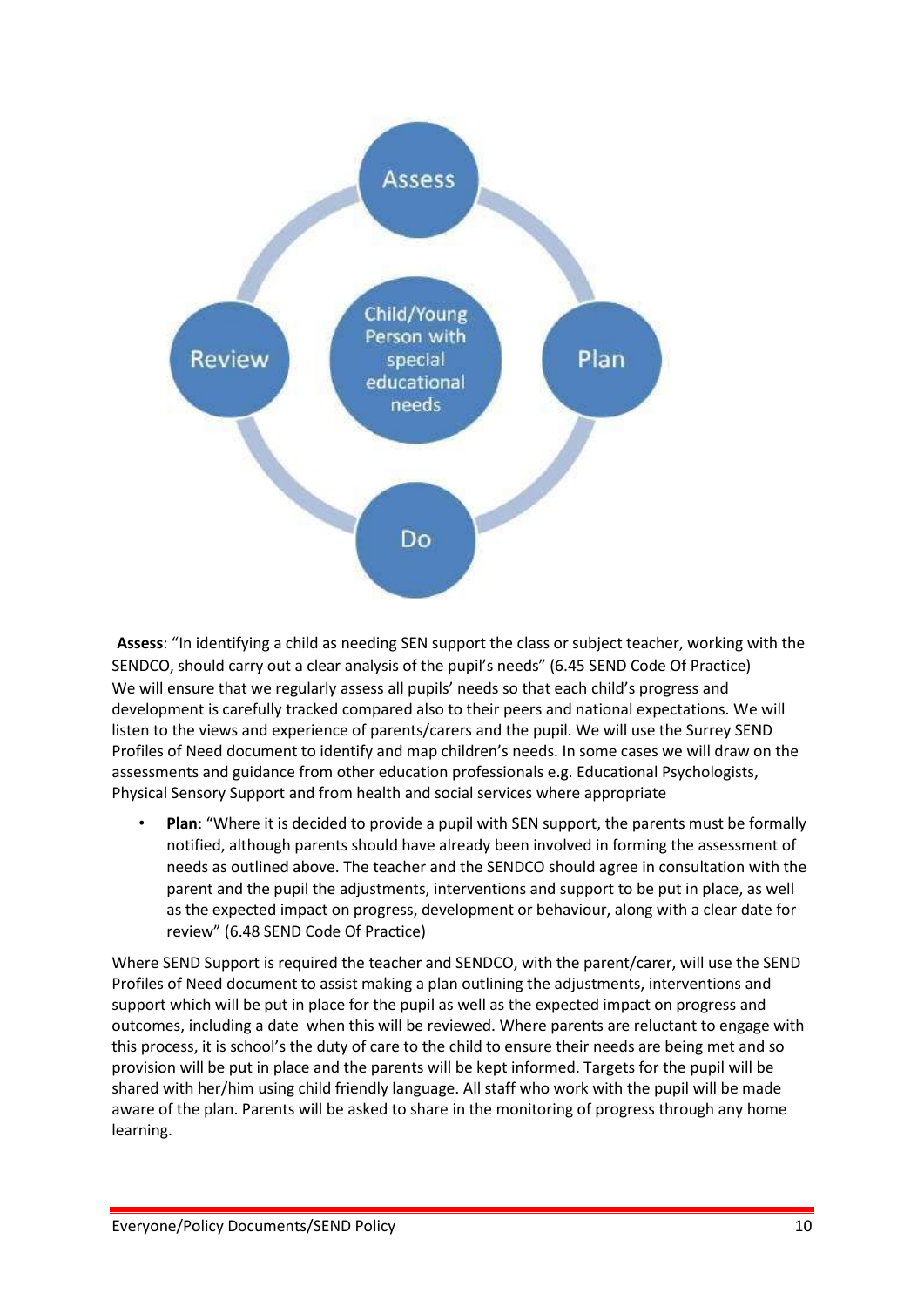• **Do:** "The class or subject teacher should remain responsible for working with the child on a daily basis. Where the interventions involve group or one-to-one teaching away from the main class or subject teacher, they should still retain responsibility for the pupil. They should work closely with any teaching assistants or specialist staff involved, to plan and assess the impact of support and interventions and how they can be linked to classroom teaching. The SENDCO should support the class or subject teacher in the further assessment of the child's particular strengths and weaknesses, in problem solving and advising on the effective implementation of support" (6.52 SEND Code Of Practice)

The class or subject teacher is responsible for working with the pupil on a daily basis. She/he will also liaise closely with TAs or specialist staff who provide support set out in the plan and monitor the progress being made. The SENDCO will provide support, guidance and advice for the teacher.

• **Review**: "The effectiveness of the support and interventions and their impact on the pupil's progress should be reviewed in line with the agreed date" (6.53 COP)

The teacher, SENDCO, parent/carer and the pupil, will review the plan, including the impact of the support and interventions, each term. This will inform the planning of next steps for a further period or where successful the removal of the pupil from SEND Support.

For pupils with an Education, Health and Care Plan the Local Authority must review the plan at least annually. The parents/carers will be involved in meeting with the class teacher/tutor, and where possible, the SENDCO each term to set objectives and review the progress made by their child. The pupil will also be involved (depending on age and stage of development) in the process and any targets will be written in child friendly language.

### <span id="page-10-0"></span>**SEND Provision**

What does Additional Support mean?

Please see below an extract from P30 of SEN and Disability – A guide for parents and carers August

2014 SEND support can take many forms. This could include:

- a special learning programme for your child
- extra help from a teacher or a learning support assistant
- making or changing materials and equipment
- working with your child in a small group
- observing your child in class or at break and keeping records
- helping your child to take part in the class activities
- making sure that your child has understood things by encouraging them to ask questions and to try something they find difficult
- helping other children to work with your child, or play with them at break time
- supporting your child with physical or personal care difficulties, such as eating, getting around school safely, toileting or dressing

### <span id="page-10-1"></span>**Managing the needs of Pupils on the SEND Register**

At Wallace Fields Junior School, we believe that each pupil is an individual and will have a programme to meet their special educational needs.

• Children are supported primarily by their class teacher who is responsible for managing the SEND Support Arrangements and ensuring strategies are in place. The SENDCo oversees the plans and is involved in organising meetings with parents and professionals, as well as keeping track of the impact of intervention groups. The class teaching assistants will support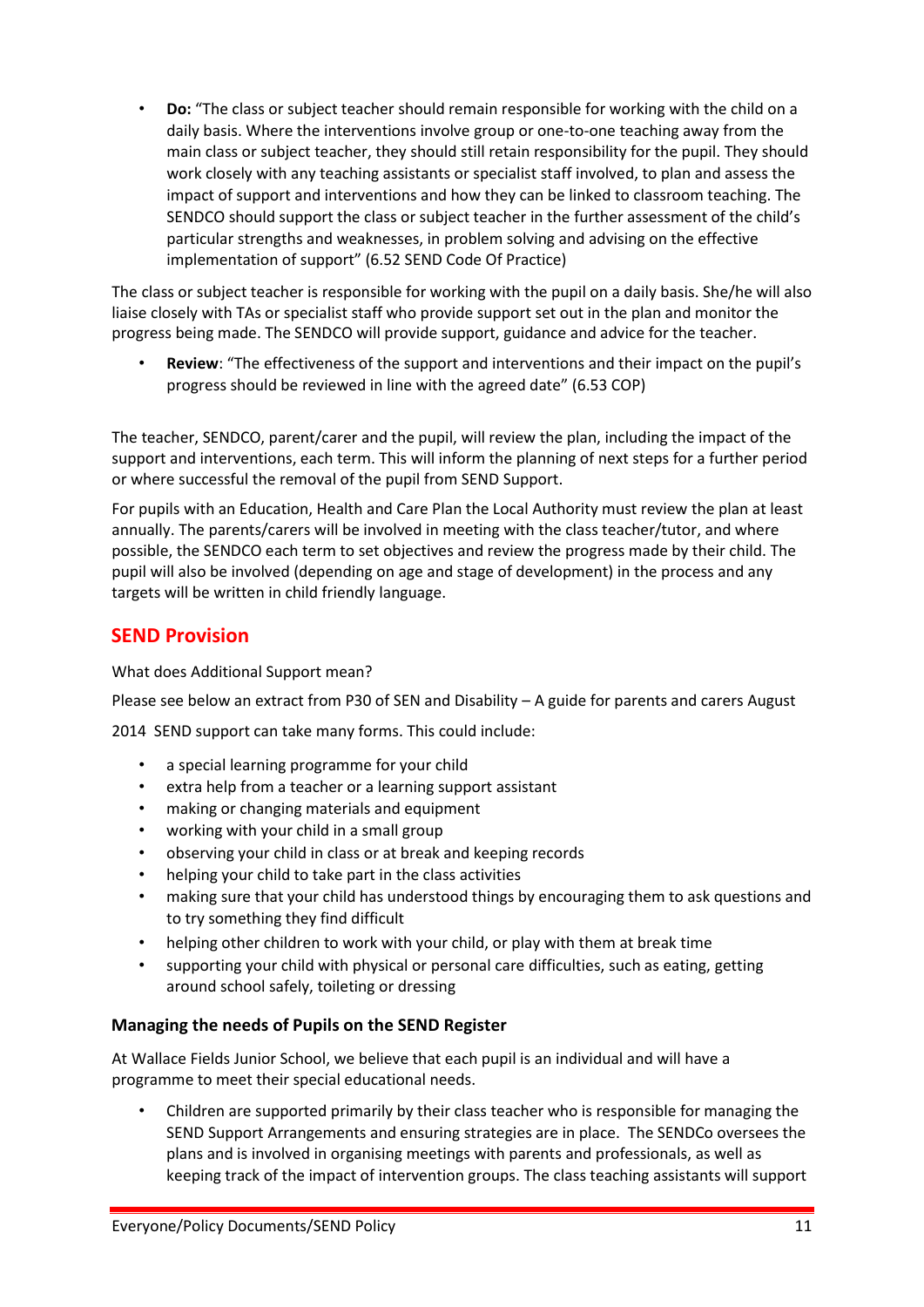children both within lessons and by taking them in intervention groups and monitoring and evaluating their progress.

- Parents evenings and meetings will be arranged to ensure that the Assess, Plan, Do, Review cycle will work link to include parents/carers and the pupils
- The provision of intervention is recorded using the Surrey SEND Support Arrangements, which involves child friendly targets and expected outcomes, and in school provision maps and tracking systems. Provisions are costed and evaluated using Pupil Asset.
- At Wallace Fields Junior School we aim to remove barriers to learning, providing access to learning and monitoring the progress made over an agreed period.
- At Wallace Fields we provide interventions that work. Our English and Maths programmes have proven outcomes of good progress. Where we feel a group is not making adequate progress we ensure that it is changed and adapted to best suit the pupils needs.
- If the needs of pupils cannot be met from the school's resources and additional funding can be requested from the Local Authority and/or an assessment for an EHCP can be made. (Please see Surrey guidance on the Surrey website)
- At Wallace Fields Junior School we have strong link with specialist teachers to support children with special educational needs, such as specialist teachers for Hearing Impairment, Visual Impairment, the Educational Psychologist, Learning and Language Specialist Teachers, Speech and Language Therapists, Occupational therapists and Outreach workers for children with Autistic Spectrum Disorders and Down Syndrome. Meetings are arranged with parents and carers for feedback and this included in their SEND Support Arrangements.
- The SEND Register is kept up-to-date by the office administration staff
- The SEND Register is reviewed termly
- The level of provision is decided by reviewing the SEN Information Report (14 questions available on the school website) and links to the Local Authority 'Local Offer'.
- When it is felt that a child is making good progress and achieving expected outcomes without extra support or interventions a decision can be made with the Class Teacher, SENDCo and parent/carers involvement to remove them from the SEND register.

### <span id="page-11-0"></span>**Supporting parents/carers and young people**

Parents/carers and young people can find information in:

- The SEN Information Report (14 questions)
- The school's Waves of Provision available on the school website
- Surrey's Local Offer which includes other agencies who provide a service
- The School's admission arrangements
- Access arrangements for exams and assessments are made by the SENDCO and assessment Leader with guidance from the class teacher about the specific arrangements that are needed for a child.
- Transition between classes, key stages, to other schools is arranged primarily by the class teacher and the SENDCO
- The school policy for managing the medical conditions of pupils is outlined clearly in the First Aid and Medicines Policy.

### Supporting pupils at school with medical conditions

Please refer to the DfE guidance which came out in April 2014.

Wallace Fields Junior School recognises that pupils with medical conditions should be properly supported so that they have full access to education, including school trips and physical education (Page 4 of guidance).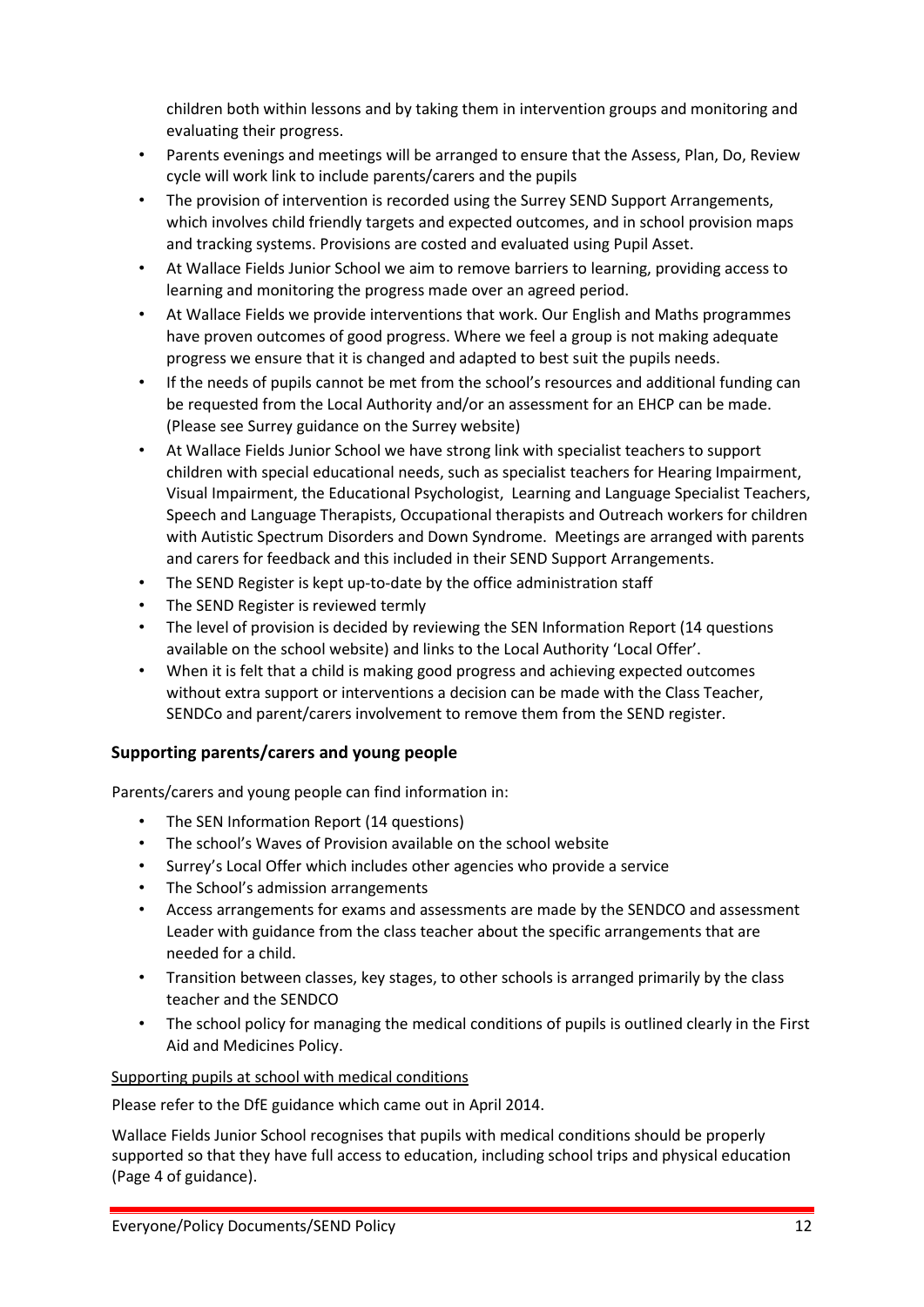At Wallace Fields Junior School children with medical conditions are supported with: individual healthcare plans, access to any spaces including changing and toilet facilities, training for staff - See the Medicines Policy

Where children with medical conditions are disabled the school will comply with its duties under the Equality Act 2010 (page 5 of the guidance)

Some children with medical needs may also have special educational needs (SEND) and may have a statement, or Education, Health and Care Plan (EHCP) which brings together health and social care needs, as well as their special educational provision.

For children with SEND, this guidance should be read in conjunction with the SEN code of practice (page 6 of the guidance)

The school will contact Surrey's Access to Education (medical) service led by Sue Lynn with reference to pupils who have medical needs: (susan.lynn@surreycc.gov.uk)

### Monitoring and evaluation of SEND

At Wallace Fields Junior School we regularly monitor and evaluate the quality of provision we offer all pupils and this informs future developments and improvements.

This includes the following aspects:

- The role of the SEND governor
- Monitoring & review of SEND funding
- Regular reviews through the various governor committees and Full Governing Body Meetings
- Departmental and school Self evaluation (SEF)
- School Development Plan priorities (SDP)
- Questionnaires and surveys of parents/carers
- Questionnaires and feedback from pupils
- External audits by Surrey e.g. SEN Monitoring visits by Strictly4S and OFSTED inspections
- Developing best practice e.g. moderation of pupil progress through SENDCO networks and local partnerships

### <span id="page-12-0"></span>**Training and development**

Wallace Fields Junior School ensures that all staff keep up to date with developments in teaching and provision to meet the needs of pupils with SEND by:

- The needs of staff are identified through a variety of methods: teacher self-evaluation, observations and progress meetings, Performance Management meetings, etc. Training is then arranged either through the training Leader or SENDCo. Training can involve outside training courses, specialist teachers coming to school and training the whole staff, observing teachers at other schools, observing other teachers internally.
- Training in SEND has included Specialist Teachers from Visual and Hearing Impairment, Learning and Language Support, Behaviour Support, Educational Psychologists, Down Syndrome training from Outreach Support and in house training by the SENDCo.
- Individual staff (teachers and TAs) have developed specialist areas e.g. Emotional Literacy Support

Assistant (ELSA) training, phonics and Project X code Training, numeracy skills and Number Sense Training, Speech & Language (Elklan) training, Hearing Impairment, Visual Impairment, ADHD, dyslexia, Autism and Down Syndrome.

- Induction led by the SENDCO for new staff in school in relation to SEND policy and practice
- The SENDCo'S professional development includes attendance at SENDCo networks, courses, conferences and specialist knowledge and experience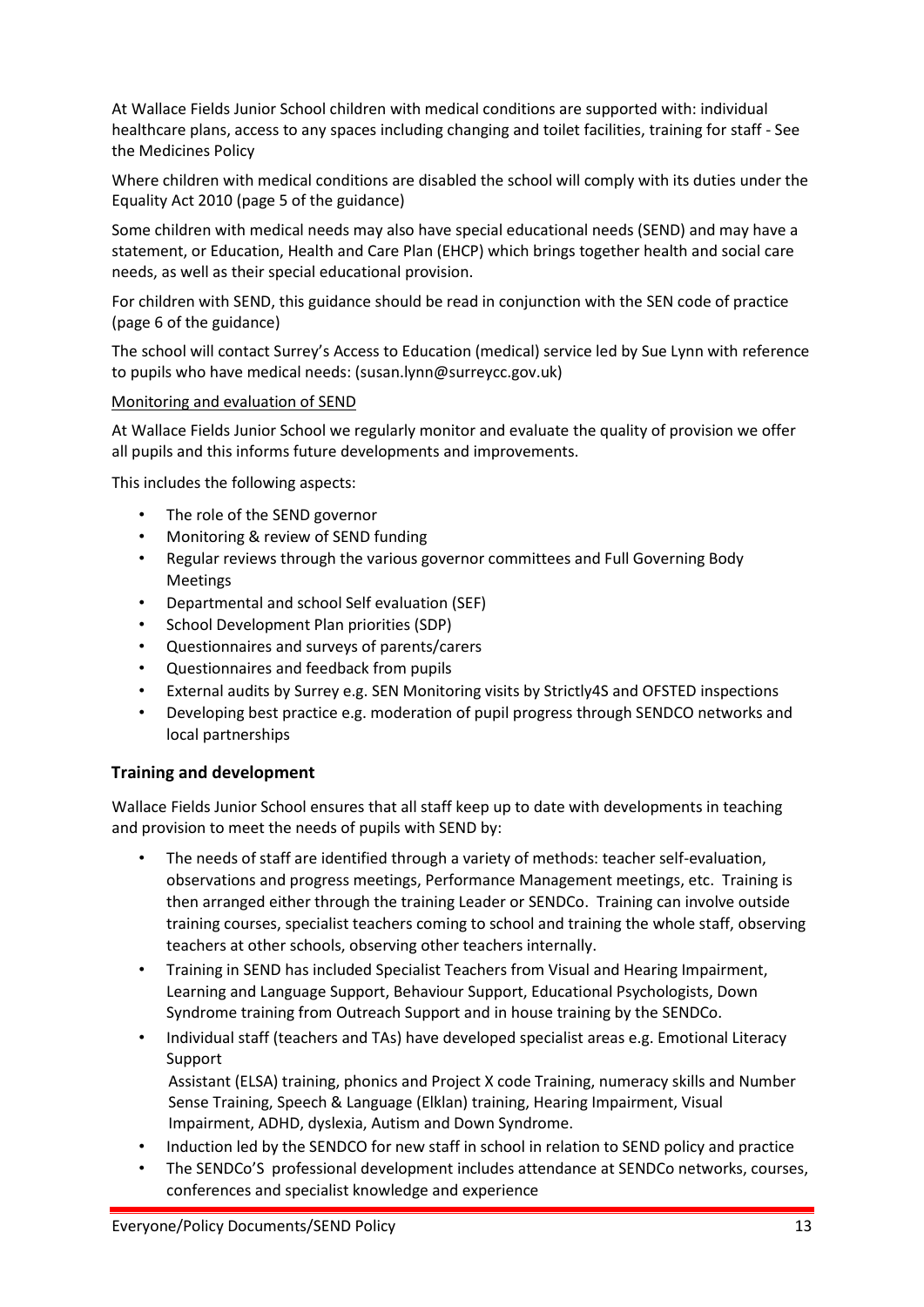### <span id="page-13-0"></span>**Storing and Managing Information**

Information about children with SEND will be securely managed within the school's own data management system with secure passwords, and all staff have agreed to a confidentiality policy.

- Documents are stored on the school's secure password protected computer system, or hard copies are kept files which are only accessible to members of staff. Teachers keep their own copies of information for children they teach, in their classroom (red files).
- Information and document are kept for the time the children are in the school. When the child leaves, information is passed on to their new placement.

### <span id="page-13-1"></span>**Reviewing the SEND Policy**

In line with all school policies the SEND policy will be kept under regular review and ratified by Governors.

It will next be reviewed in September 2022.

### **Comments, compliments and complaints**

Please see the Complaints Policy, where it states the procedures for complaints. See appendix 3.

If the complaint is particularly to do with a child with SEND after speaking to the class teacher it may be necessary to speak to the SENDCo directly, before speaking to the Head Teacher.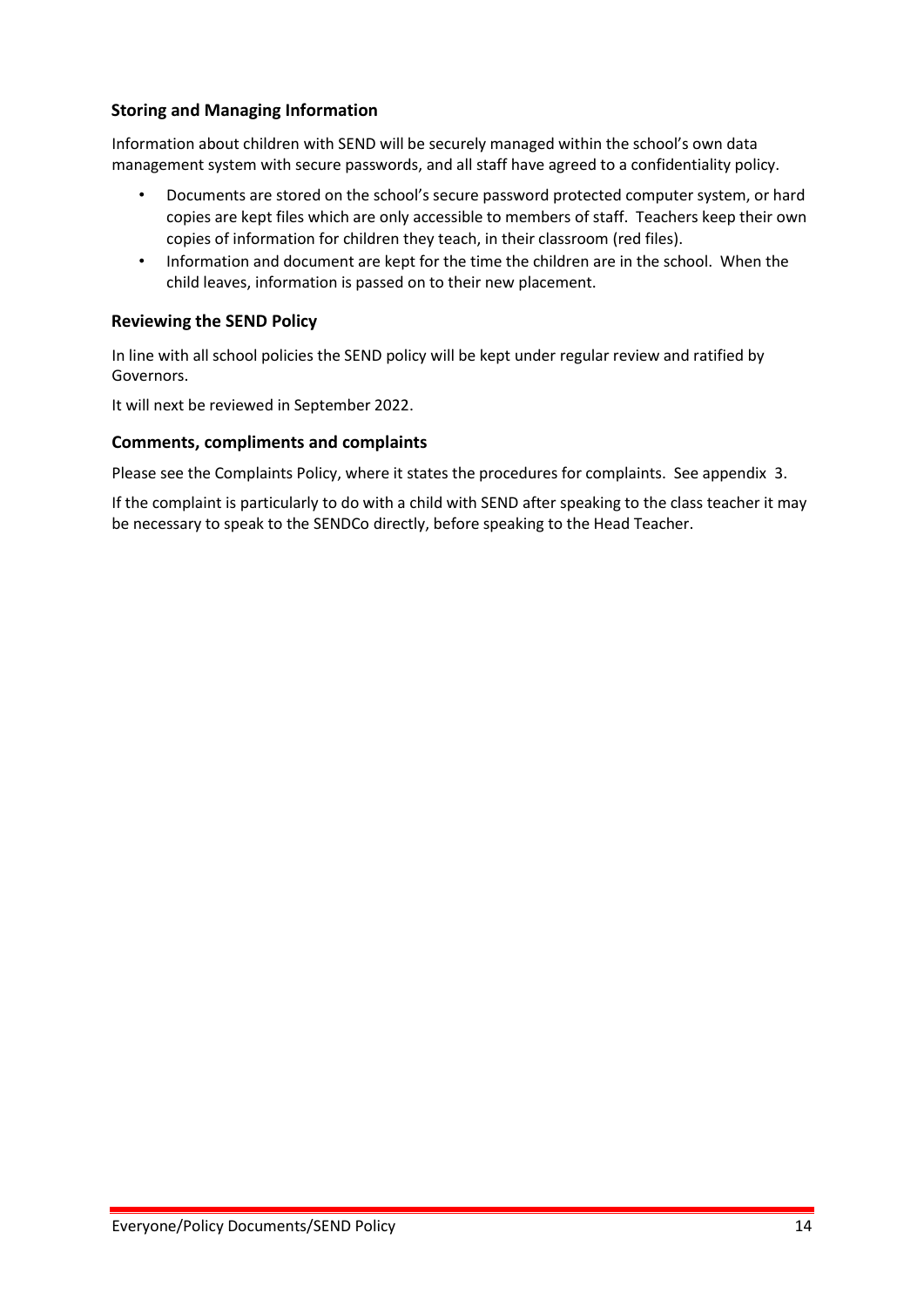# <span id="page-14-0"></span>**Appendices**

### <span id="page-14-1"></span>**Appendix 1: Accessibility Plan**

Please see the school's accessibility plan, which covers the following areas:

- Access to the curriculum
- Access to the environment
- Access to Information

### <span id="page-14-2"></span>**Appendix 2: Related Policies**

- **Inclusion**
- Equality
- Anti-bullying and behaviour
- Child protection
- Safeguarding Statement
- Teaching & Learning
- Assessment
- Marking and feedback policy

### **Appendix 3: Complaints Policy extract**

- **3.1** If a parent is concerned about anything to do with the education that we are providing at our school, they should, in the first instance, discuss the matter with their child's class teacher. Most matters of concern can be dealt with in this way. All teachers work very hard to ensure that each child is happy at school, and is making good progress; they always want to know if there is a problem, so that they can take action before the problem seriously affects the child's progress.
- **3.2** Where a parent feels that a situation has not been resolved through contact with the class teacher, or that their concern is of a sufficiently serious nature, they should make an appointment to discuss it with the Headteacher. The Headteacher considers any such complaint very seriously and investigates each case thoroughly. Most complaints are normally resolved at this stage.
- **3.3** Should a parent have a complaint about the Headteacher, s/he should first make an informal approach to one of the members of the governing body, who is obliged to investigate it. The governor in question will do all s/he can to resolve the issue through a dialogue with the school, but if a parent is unhappy with the outcome, s/he can make a formal complaint, as outlined below.
- **3.4** Only if an informal complaint fails to resolve the matter should a formal complaint be made to the governing body. This complaint must be made in writing, stating the nature of the complaint and how the school has handled it so far. The parent should send this written complaint to the Chair of Governors.